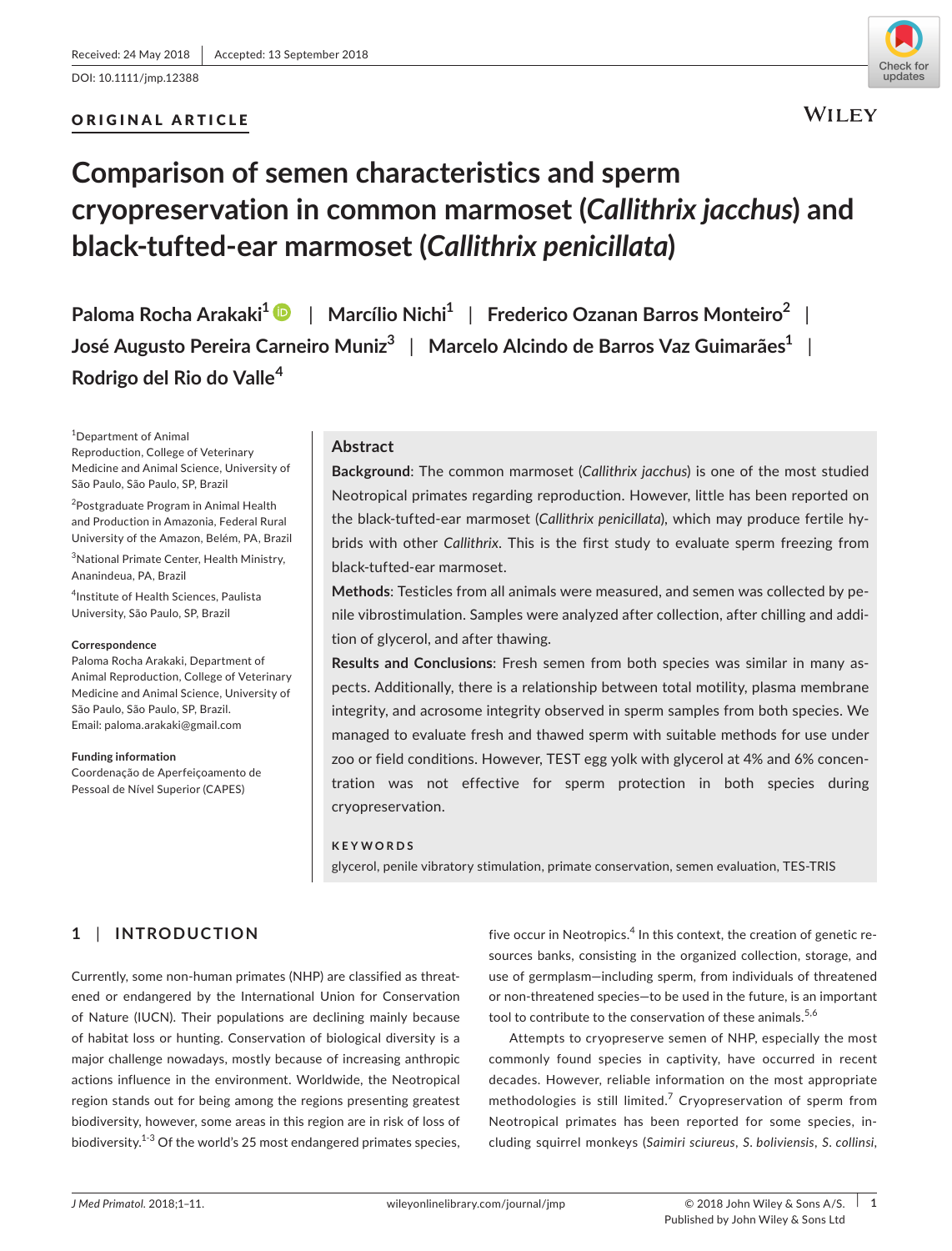

FIGURE 1 The species studied (A) common marmoset (*Callithrix jacchus*) and (B) black-tufted ear marmoset (*Callithrix penicillata*). Photos: Luis Claúdio Marigo

*S. vanzolinii*, *S. cassiquiarensis*, *S. macrodon)*, spider monkeys (*Ateles paniscus*, *A. marginatus*), and one species of capuchin monkey (*Sapajus apella*), tamarin (*Saguinus labiatus*), howler monkey (*Alouatta caraya*), and common marmoset (*Callithrix jacchus*).8-18 As described for Old World monkeys, $7$  the cryoprotectants used usually contain glycerol in different concentrations—ranging from 1.5% to 8%, alone or in combination with egg yolk (used most often), or soy lecithin. 8-18

Based on sperm motility, the studies that presented the best results in frozen-thawed sperm were in *S. sciureus* and *S. labiatus*, 8,16 which presented a loss of 18.55% and 12.5% in sperm motility, respectively. The first study used a medium containing 11% of lactose, 4% of glycerol, and 20% of egg yolk, with freezing in dry ice blocks, and in the second one, epididimal samples were frozen in liquid nitrogen vapor, in a Tes-, Tris-, and egg yolk-based medium, with 5% of glycerol.

There are six species in *Callithrix* genus (*C. jacchus*, *C. penicillata*, *C. kuhlii, C. geoffroyi*, *C. aurita*, and *C. flaviceps*).19 Regarding their reproductive biology, the common marmoset (*C. jacchus*) is the best known model from this genus. Despite this, there are only a few reports regarding semen cryopreservation for the common marmoset and none for the black-tufted-ear marmoset (*C. penicillata*). The objectives of this study were (a) to collect semen using the penile vibrostimulation technique and describe its characteristics from the black-tufted-ear marmoset; (b) to compare fresh semen from common marmoset and black-tufted-ear marmoset; and (c) to test two glycerol concentrations (4% and 6%) for semen cryopreservation of these two species.

# **2** | **MATERIALS AND METHODS**

#### **2.1** | **Humane care guidelines**

This research complied with protocols approved by the Ethics Committee in the Use of Animals from College of Veterinary Medicine and Animal Science, University of São Paulo (no 2275/2013) and adhered to the Brazilian legal requirements (SISBIO/ICMBio/MMA no 28608-2).

#### **2.2** | **Animals and housing conditions**

Common marmoset males (n = 8) and black-tufted-ear marmoset males ( $n = 10$ ) (Figure 1) were maintained in captivity at the National Primate Center – CENP, located at Ananindeua city, state of Pará, Northern Brazil. Animals were housed in enclosures  $(1.5 \text{ m} \times 0.9 \text{ m} \times 2 \text{ m})$  positioned in a north-south orientation to receive 12 hours of natural light each day, with groups' compositions typically consisting of a male, a female, and their young prole. The average temperature was 33°C, and humidity was 85%. Evaluated males were adults, with a mean age of 4.5 years for both species, ranging from 3 to 9 years in common marmoset and from 3 to 7 years in black-tufted-ear marmoset, all with a proven history of fertility (presence of offspring). The diet consisted of daily fresh fruits, vegetables, and primate pellets (Callitrichidae P25 Megazoo®, Betim, MG, Brazil); animals also received beetle larvae twice a week, and water was available ad libitum.

#### **2.3** | **Testicular morphometry and semen collection**

During procedures, an expert animal keeper physically restrained the animals. To evaluate testicular morphometry, animals were kept in the dorsal decubitus position, and both testes were measured with a digital caliper. We determined testicular volume by Lambert's empirical formula: volume = length × width × height × 0.71,<sup>20</sup> already applied for other Neotropical primate, Goeldi's monkey (*Callimico goeldii*).21 Total testicular volume was calculated by adding the volumes of the right and left testicles. We measured the scrotal circumference with a measuring tape.

After inspection and palpation of testicles, genital area was washed with liquid soap (hypoallergenic glycerinated baby soap, Casa Granado® Laboratórios, Farmácias e Drogarias SA, Belém, PA, Brazil), rinsed with water at 37°C, and dried with soft paper, to minimize animal discomfort.

We performed all semen collections in the morning before feeding, and the interval between collections from the same male was at least 1 week. Semen was collected from February to May in 2013 (rainy season).

During semen collection, animals remained restrained by the hands of the assistant; one hand held the head, thorax, and forelimb of the animal, and the other hand contained the left leg and tail, exposing the genital region to receive the artificial stimuli from the vibrostimulation apparatus.

Semen samples from the common marmoset (n = 18) and the black-tufted-ear marmoset ( $n = 6$ ) were collected by penile vibrostimulation technique (PVS) using a vibrostimulation apparatus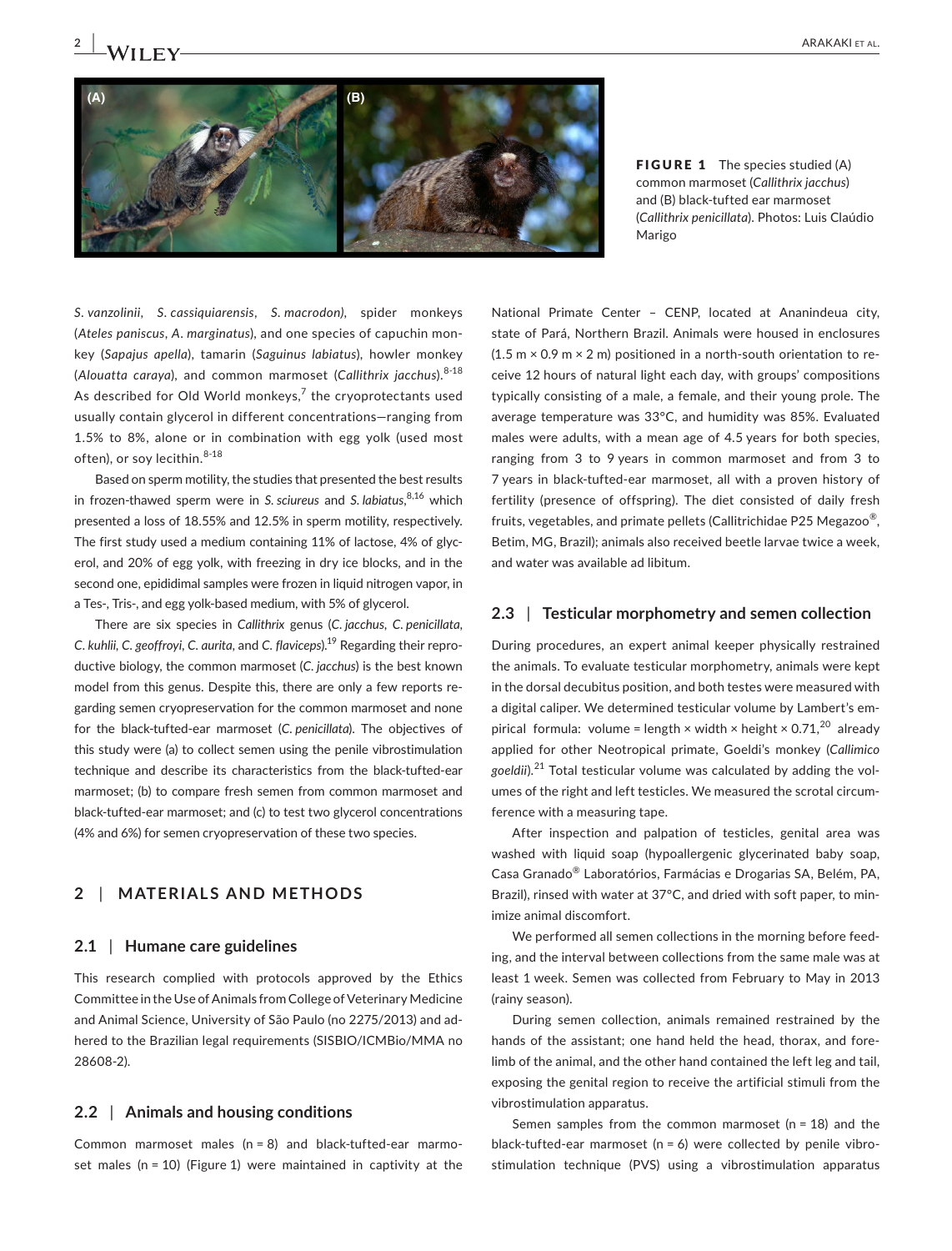(FertiCare® - Multicept ApS, Rungsted, Denmark), with modifications of a published protocol<sup>22</sup> previously used for common marmoset.<sup>23</sup> The stimuli applied for obtaining the ejaculates varied according to the responses of individuals and between species. For common marmoset, frequency of 70-80 Hz and amplitude of 1.0 mm, and for black-tufted-ear marmoset, frequency of 75-85 Hz and amplitude of 1.0-1.5 mm. Semen collection procedure consisted of repeated series of two minutes of stimulation, followed by resting phases of 30 seconds, during which animals received rewards, such as beetle larvae, and bananas. If a male did not ejaculate after 20 minutes, the procedure was ended and was repeated after a period of at least 1 week.

### **2.4** | **Semen evaluation**

The same investigator conducted all evaluations in the same manner for both species. Immediately after ejaculation, semen pH was measured using a pH strip (Merck®, Darmstadt, Germany). Then, a fixed volume of 200 μL of TALP-HEPES medium at 37°C was added to the collection tube, to increase the sample volume and to allow both fresh semen analysis and posterior semen storage in liquid nitrogen. After dilution, we determined the semen volume by weighing the tube containing the diluted semen using a precision scale (Chyo JK-180 $^{\circledR}$ , YMC Co. Ltd., Kyoto, Japan), and then the tube's weight and the amount of extender used were subtracted from the total weight, assuming the density of semen to be 1 g/mL in marmosets, equal to that of humans.<sup>21,24</sup>

Diluted semen samples were maintained at 37°C during the period of analyses. We evaluated semen to determine total and forward progressive motility, sperm concentration, plasma membrane integrity, acrosome integrity, mitochondrial activity, and morphology. Those evaluations were performed in three moments: (a) immediately after collection (fresh semen); (b) after refrigeration and glycerol addition (cooled semen); and (c) after thawing the sample frozen for more than a month (thawed semen), in the presence of 4% or 6% glycerol—sperm concentration was not reevaluated for 2 and 3.

The first analysis performed was the percentage of motile sperm and forward progressive sperm motility. In order to quantify sperm motility, 10 μL of semen was placed in a pre-warmed (37°C) glass slide with a coverslip and were evaluated under a light microscope, at ×400 magnification. Sperm concentration was determined in a Neubauer chamber after dilution of 10 μL of semen in 90 μL of 10% formol saline solution.

The percentage of sperm with intact plasma membrane was determined after evaluation of a smear of semen stained with eosin-nigrosin staining (VitaScan®; Lucron Bioproducts, Gennep, Netherlands). For acrosome integrity assessment, we used the fast-green/rose-bengal staining, and smears were prepared by the addition of 5 μL of diluted semen to 5 μL of stain solution, with incubation for 90 seconds. In both cases, we prepared smears on a prewarmed (37°C) glass slide and 200 sperm were assessed, at ×1000 magnification.23 For the evaluation of acrosome integrity in thawed samples, we diluted semen with TALP-HEPES at a ratio of 1:1, prior to addition of staining, in order to reduce the presence of debris (a reaction of staining solution with egg yolk contained in the cryoprotectant) in background.<sup>25</sup> Both stainings were validated for common marmoset semen by Valle et al<sup>23</sup>

Mitochondrial activity was evaluated by 3,3′diaminobenzidine (DAB) staining.<sup>26</sup> Semen was placed in an amber tube with the same quantity of a DAB solution and incubated for 1 hour at 37°C. A smear was prepared and fixed in 10% formalin for 10 minutes. Sperm cells were observed under oil immersion using a phase contrast microscope (Nikon® Corporation, Tokyo, Japan), and 200 cells were evaluated and classified into four different classes: Class I with 100% of the midpiece stained; Class II with more than 50% of the midpiece stained; Class III with less than 50% of the midpiece stained; and Class IV with no staining of the midpiece, which indicates full, medium, low, and no mitochondrial activity, respectively.<sup>26</sup> (Figure 2).

Sperm morphology was performed by the evaluation of 200 spermatozoa, through wet mount, with differentiation between the cells presenting normal morphology and those presenting abnormalities. Sperm alterations were classified into major and minor defects,27 and their sum is presented as total defects.

# **2.5** | **Semen refrigeration and cryopreservation**

After performing the analyses with fresh semen, we diluted the remaining samples with TES-TRIS clarified egg yolk extender without glycerol (Fraction A) and placed into two Eppendorf tubes. The volume of extender used was calculated based on the sperm concentration value of the sample, to achieve a final concentration of  $25 \times 10^6$ spermatozoa/mL per straw. When the number of sperm was not sufficient to achieve this concentration, only one straw per treatment was frozen. The tubes with the diluted sample were placed into a refrigerator at 4°C inside an acrylic box containing water at 25°C (150 mL), for 2 hours, until samples reached 4°C. After this period, samples were diluted further with slow addition (dropwise) of the medium TES-TRIS clarified egg yolk, with glycerol 8% and 12% (Fraction B), to achieve final concentrations of 4% and 6% glycerol, one tube for each concentration. At this point, analyses were performed as described above (cooled semen).

Immediately after preparation of the slides for the analyses, samples were aspirated into French straws, which had been previously cut to reach a final capacity of 100 μL. Straws were transferred to liquid nitrogen vapor, where they remained for 10 minutes. Sequentially, they were immersed and stored in liquid nitrogen, following a protocol described for the common marmoset.<sup>15</sup>

# **2.6** | **Semen thawing**

Samples were thawed by immersion in water at 37°C for 15 seconds, then transferred to an Eppendorf tube at 37°C and maintained at this temperature until the completion of the last evaluation. We performed the analyses at 10, 40, and 80 minutes after thawing (thawed semen).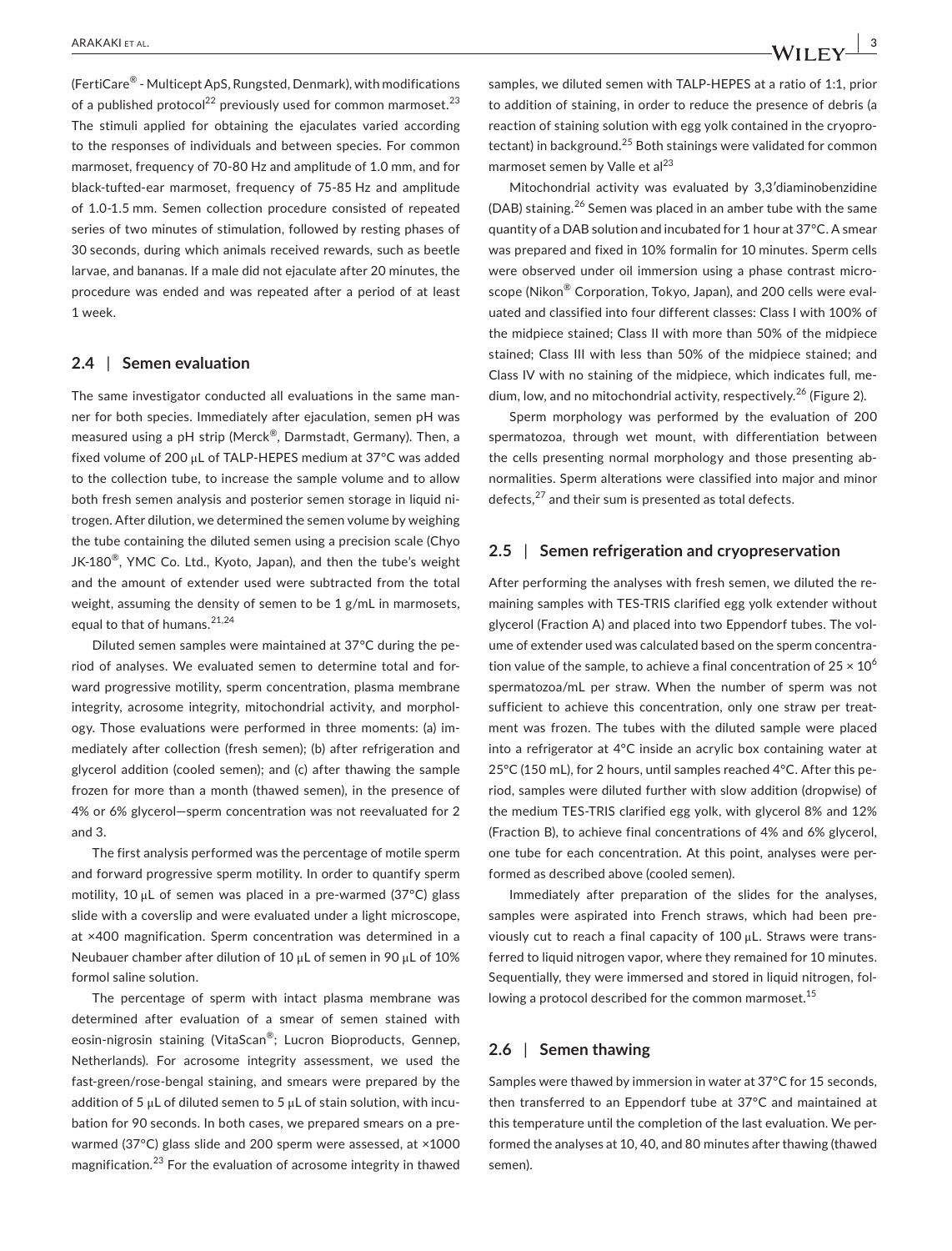

FIGURE 2 Methods used to evaluate common marmoset (*Callithrix jacchus*) and black-tufted ear marmoset (*Callithrix penicillata*) sperm. Photomicrographs of membrane integrity in spermatozoa assessed by eosin-nigrosin where (A) intact membrane was not stained, and (B) those with damaged membrane stained pink in common marmoset semen; (C) intact membrane and (D) damaged membrane in black-tufted ear marmoset semen. Acrosome integrity was assessed by fast-green/rose-bengal, where (E) in intact acrosome, the acrosomal region stained purple, which was darker than the post-acrosomal region, that stained blue, and (F) sperm with damaged acrosome stained the complete head in blue, in common marmoset fresh semen; (G) intact acrosome and (H) damaged acrosome in black-tufted ear marmoset thawed semen, with visible debris from reaction between staining solution and cryoprotectant egg yolk. Mitochondrial activity of common marmoset (*C. jacchus*) sperm, assessed by 3,3′diaminobenzidine, (spermatozoa midpiece evidenced by black arrows), (I) class I denote spermatozoa with 100% active mitochondria, (J) class II, more than 50% active mitochondria, (K) class III, less than 50% active mitochondria and (L) class IV, 0% active mitochondria. Photos: Paloma Rocha Arakaki

#### **2.7** | **Statistical analysis**

Data were evaluated using SAS System for Windows (SAS Institute Inc., Cary, NC, USA). In order to compare the effect of two different glycerol concentrations (4% and 6%) on spermatic quality, data were tested for normality of residues (normal distribution) and homogeneity of variances using the Guided Data Analysis application. Thus, least significant difference (LSD) and student's *t* tests were used for parametric data as well as the Wilcoxon test was used for non-parametric data. For the results description, untransformed means and their respective standard errors were shown. A probability value of *P* < 0.05 was considered statistically significant. The response variables were also submitted to the correlation tests of Pearson and Spearman to the parametric and non-parametric variables, respectively.

# **3** | **RESULTS**

# **3.1** | **Success rate of PVS technique**

A total of 56 semen collection attempts were performed in both species. In the common marmoset males ( $n = 8$ ), 18 ejaculates were obtained from 26 attempts, and the success rate was 69.23%. The success rate of PVS for the black-tufted-ear marmoset males (n = 10) was 20%, with six ejaculates from 30 attempts.

### **3.2** | **Testicular morphometry**

All males from both species presented testes with normal consistency and mobility. Common marmoset mean testicular volume was  $1880.22 \text{ mm}^3$ , ranging from  $1498.1 \text{ mm}^3$  to  $2444.66 \text{ mm}^3$ .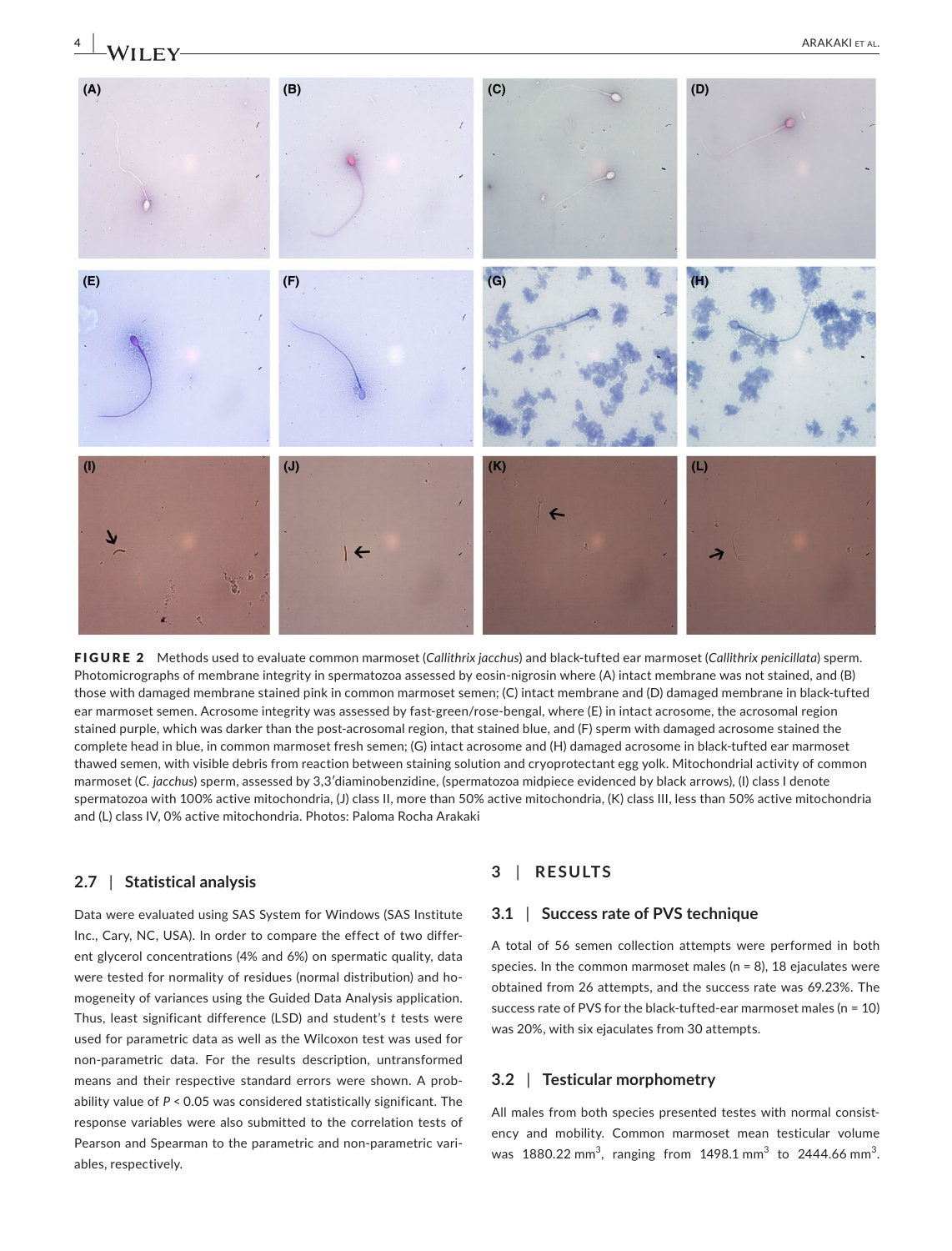TABLE 1 Mean (±standard error), with comparisons of the testicular morphometry mean values from common marmoset and black-tufted-ear marmoset

|                                 | Common marmoset<br>$(n = 8)$ | Black-tufted-ear<br>marmoset ( $n = 10$ ) | P         |
|---------------------------------|------------------------------|-------------------------------------------|-----------|
| Right testicle                  |                              |                                           |           |
| Length (mm)                     | $14.26 \pm 1.05$             | $16.35 \pm 1.21$                          | 0.2332    |
| Width (mm)                      | $8.81 \pm 0.58$              | $11.03 \pm 1.30$                          | 0.1150    |
| Height (mm)                     | $7.85 \pm 0.29$              | $10.47 \pm 1.06$                          | $0.0210*$ |
| Volume (mm <sup>3</sup> )       | $705.07 \pm 75.04$           | $1420.05 \pm 338.55$                      | $0.0358*$ |
| Left testicle                   |                              |                                           |           |
| Length (mm)                     | $15.98 \pm 0.88$             | $15.06 \pm 1.57$                          | 0.5943    |
| Width (mm)                      | $9.71 \pm 0.79$              | $10.51 \pm 0.99$                          | 0.5454    |
| Height (mm)                     | $10.49 \pm 1.05$             | $9.03 \pm 0.85$                           | 0.3529    |
| Volume (mm <sup>3</sup> )       | $1108.89 \pm 222.92$         | $1098.27 \pm 311.26$                      | 0.9780    |
| Total volume (mm <sup>3</sup> ) | $1880.22 \pm 176.25$         | $2518.31 \pm 645.56$                      | ٠         |
| Scrotal circumference (cm)      | $5.28 \pm 0.14$              | $5.70 \pm 0.18$                           | 0.0977    |

\* indicates significant differences between species (*P* < 0.05).

TABLE 2 Mean (±standard error) values of seminal pH, sample volume (μL), sperm concentration (×10<sup>6</sup> sperm/mL), total sperm motility (%), forward progressive motility (%), plasma membrane integrity (intact membrane, %), acrosome integrity (intact acrosome, %), and mitochondrial activity (DABI, II, III and IV, %) of fresh semen from common marmoset and black-tufted-ear marmoset

|                      | Common marmoset's<br>ejaculates ( $n = 18$ ) | Black-tufted-ear marmo-<br>set's ejaculates ( $n = 6$ ) | P         |
|----------------------|----------------------------------------------|---------------------------------------------------------|-----------|
| рH                   | $7.48 \pm 0.05$                              | $7.53 \pm 0.08$                                         | 0.5753    |
| Volume               | $15.61 \pm 3.51$                             | $16.83 \pm 4.14$                                        | 0.8545    |
| Sperm concentration  | $1238.58 \pm 191.21$                         | $1473.85 \pm 216.23$                                    | 0.5163    |
| Total motility       | $51.11 \pm 4.19$                             | $56.67 \pm 2.11$                                        | 0.2491    |
| Progressive motility | $35.00 \pm 4.80$                             | $41.67 \pm 1.67$                                        | 0.2041    |
| Intact membrane      | $48.56 \pm 2.84$                             | $62.83 \pm 6.90$                                        | $0.0330*$ |
| Intact acrosome      | $66.56 \pm 2.81$                             | $76.67 \pm 5.10$                                        | 0.0891    |
| <b>DABI</b>          | $44.67 \pm 4.16$                             | $29.17 \pm 5.78$                                        | 0.0649    |
| <b>DABII</b>         | $29.22 \pm 3.32$                             | $43.83 \pm 5.48$                                        | $0.0369*$ |
| <b>DABIII</b>        | $4.00 \pm 0.73$                              | $3.00 \pm 1.60$                                         | 0.5256    |
| <b>DABIV</b>         | $22.11 \pm 4.76$                             | $24.00 \pm 8.35$                                        | 0.8452    |

\* indicates significant differences between species (*P* < 0.05).

For black-tufted-ear marmoset, the mean testicular volume found was 2518.31 mm<sup>3</sup>, ranging from 1079.00 mm<sup>3</sup> to 4210.66 mm<sup>3</sup>. Significant difference was found for right testicle height and volume between both species (Table 1).

# **3.3** | **Evaluation and comparison of fresh semen from common marmoset and black-tuftedear marmoset**

We obtained 18 ejaculates of common marmoset from six subjects (three ejaculates per animal) and six ejaculates of black-tufted-ear marmoset from four subjects (three ejaculates from the same male and the other ejaculates from three different males). Results from the comparison of seminal characteristics between both species are shown in Table 2.

Values of sperm morphology are shown in Table 3, which presents the percentages of spermatozoa with abnormal morphology, and the percentages of each major and minor defects found in fresh semen from both species. The most common morphologic change observed

was strongly coiled tail or folded tail. There was no significant difference between species in the percentage of total abnormal sperm.

The correlation analysis revealed positive correlations between total motility and plasma membrane integrity for both common marmoset and black-tufted-ear marmoset (*r* = 0.5316, *P* = 0.0232 and *r* = 0.8402, *P* = 0.0363), and positive correlations between total motility and acrosome integrity (*r* = 0.5948, *P* = 0.0092 and *r* = 0.8281, *P* = 0.0418). Negative correlations were found between total motility and the percentage of spermatozoa with abnormal morphology in both species (*r* = −0.5925, *P* = 0.0096 and *r* = −0.8281, *P* = 0.0418, for common marmoset and black-tuftedear marmoset, respectively).

# **3.4** | **Evaluation of the cryopreservation effect on common marmoset semen characteristics**

The analysis of glycerol concentration effect (4% or 6%) on semen was performed in four moments: (a) shortly after glycerol addition, when semen had already been cooled; (b) 10 minutes after thawing;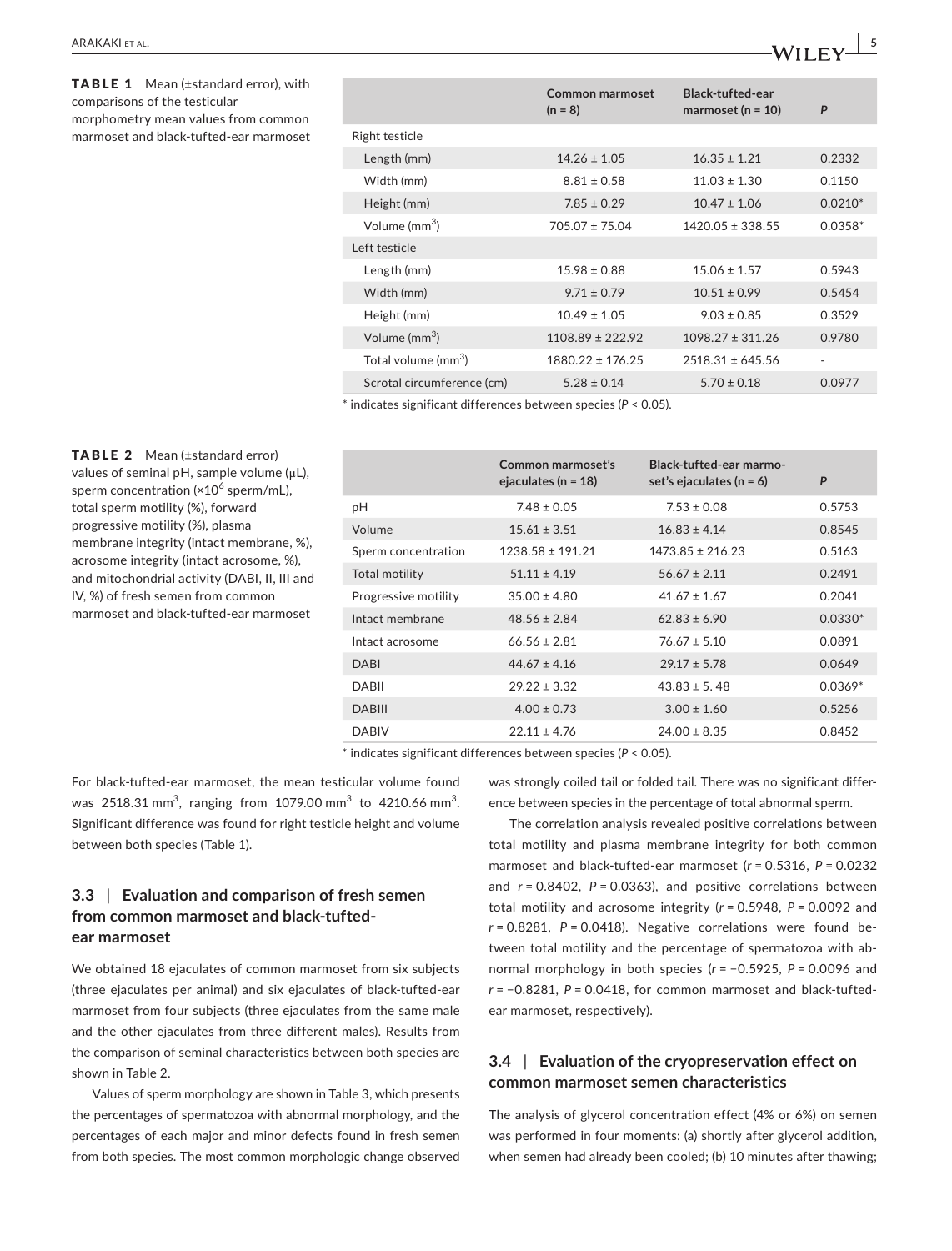| Morphological sperm<br>classification (%) | Common marmoset's<br>ejaculates ( $n = 18$ ) | <b>Black-tufted-ear</b><br>marmoset's ejaculates<br>$(n = 6)$ | P         |
|-------------------------------------------|----------------------------------------------|---------------------------------------------------------------|-----------|
| Free pathological head                    | $0.22 \pm 0.10$                              | $\Omega$                                                      | $0.0416*$ |
| Pear-shaped head                          | $0.05 \pm 0.05$                              | $\Omega$                                                      | 0.3313    |
| Pouch formation                           | $0.05 \pm 0.05$                              | $\Omega$                                                      | 0.3313    |
| Coiled tail around head                   | $1.38 \pm 0.44$                              | $0.50 \pm 0.34$                                               | 0.2801    |
| Strongly coiled or folded tail            | $19.61 \pm 1.65$                             | $17.67 \pm 1.84$                                              | 0.5344    |
| Bent tail with droplet                    | $3.50 \pm 1.00$                              | $5.33 \pm 1.45$                                               | 0.3532    |
| Midpiece defects                          | $0.50 \pm 0.14$                              | $0.16 \pm 0.16$                                               | 0.2336    |
| Proximal droplet                          | $6.89 \pm 1.32$                              | $5.83 \pm 1.40$                                               | 0.6698    |
| Double forms                              | $0.11 \pm 0.08$                              | $0.33 \pm 0.21$                                               | 0.2232    |
| Total major defects                       | $32.33 \pm 1.60$                             | $29.83 \pm 2.61$                                              | 0.4351    |
| Narrow head                               | $0.16 \pm 0.09$                              | 0                                                             | 0.0827    |
| Giant head                                | $0.38 \pm 0.18$                              | $0.33 \pm 0.21$                                               | 0.8726    |
| Short head                                | $0.05 \pm 0.05$                              | $0.16 \pm 0.16$                                               | 0.4159    |
| Free normal head                          | $11.11 \pm 2.60$                             | $12.16 \pm 2.71$                                              | 0.8287    |
| Simple bent tail                          | $19.22 \pm 1.69$                             | $26.00 \pm 0.93$                                              | $0.0020*$ |
| Coiled tail                               | $1.83 \pm 0.54$                              | $0.33 \pm 0.21$                                               | $0.0178*$ |
| Retro implantation                        | $0.05 \pm 0.05$                              | $\Omega$                                                      | 0.3313    |
| Oblique implantation                      | $0.05 \pm 0.05$                              | $\mathbf{O}$                                                  | 0.3313    |
| Distal droplet                            | $0.05 \pm 0.05$                              | $\Omega$                                                      | 0.3313    |
| Free normal head + midpiece               | $0.50 \pm 0.14$                              | $1.00 \pm 0.68$                                               | 0.5035    |
| Total minor defects                       | $35.72 \pm 2.38$                             | $40.00 \pm 2.61$                                              | 0.3433    |
| Total abnormal sperm                      | $68.05 \pm 2.50$                             | $69.83 \pm 2.84$                                              | 0.7071    |

ear marmoset, and their probability values (*P*)

\* indicates significant differences between species (*P* < 0.05).

(c) 40 minutes after thawing and (d) 80 minutes after thawing. Results are shown in Tables S1 to S4. In cooled semen, 4% glycerol obtained better performance regarding mitochondrial activity Class II (DABII) and Class IV (DABIV) (*P* = 0.0085 and *P* = 0.0262, respectively) when compared to 6% glycerol. No significant difference between glycerol concentrations was found in the analyses performed at 10 minutes after thawing. At 40 minutes after thawing, the values of total motility (*P* = 0.0225), plasma membrane integrity (*P* = 0.2025), and total abnormal morphology sperm cells (*P* = 0.0230), presented better results in 4% glycerol. About 4% glycerol also presented better performance in the acrosome integrity (*P* = 0.0200) in the analysis at 80 minutes after thawing.

We also carried out comparisons on seminal characteristics between the five moments of analyses (fresh semen, cooled semen, and thawed semen at 10, 40, and 80 minutes) for both glycerol concentrations (4% and 6%; Figure 3). Sperm total motility significantly decreased from fresh semen to cooled semen (41.85% in 4% glycerol and 46.74% in 6% glycerol). Except for the percentage of morphologically abnormal sperm cells, all the evaluated parameters—total sperm motility, forward progressive motility, plasma membrane integrity, acrosome integrity, and mitochondrial activity were negatively affected by freezing, regardless of glycerol concentration (4% or 6%).

# **3.5** | **Evaluation of the cryopreservation effect on black-tufted-ear marmoset semen characteristics**

The analysis of glycerol concentration effect (4% or 6%) on semen was performed as described for common marmoset. Results are shown in Tables S5-S8. No significant difference between glycerol concentrations was found in cooled semen. The 4% glycerol concentration presented better results regarding progressive motility (*P* = 0.0464) 10 minutes after thawing and at 80 minutes after thawing regarding total motility (*P* = 0.0422) and progressive motility (*P* = 0.0250).

Like performed for common marmoset, comparisons on seminal characteristics between the moments of analyses for both glycerol concentrations (4% and 6%) were done (Figure 4). As observed for common marmoset, sperm motility significantly decreased from fresh semen to cooled semen in both glycerol concentrations (57.36% decrease in total motility for 4% glycerol and 63.24% for 6% glycerol), and in both glycerol concentrations, semen quality was negatively affected by freezing.

# **4** | **DISCUSSION**

Reproductive studies with Neotropical species present a challenge for primatological issues, especially due to difficulty and cost of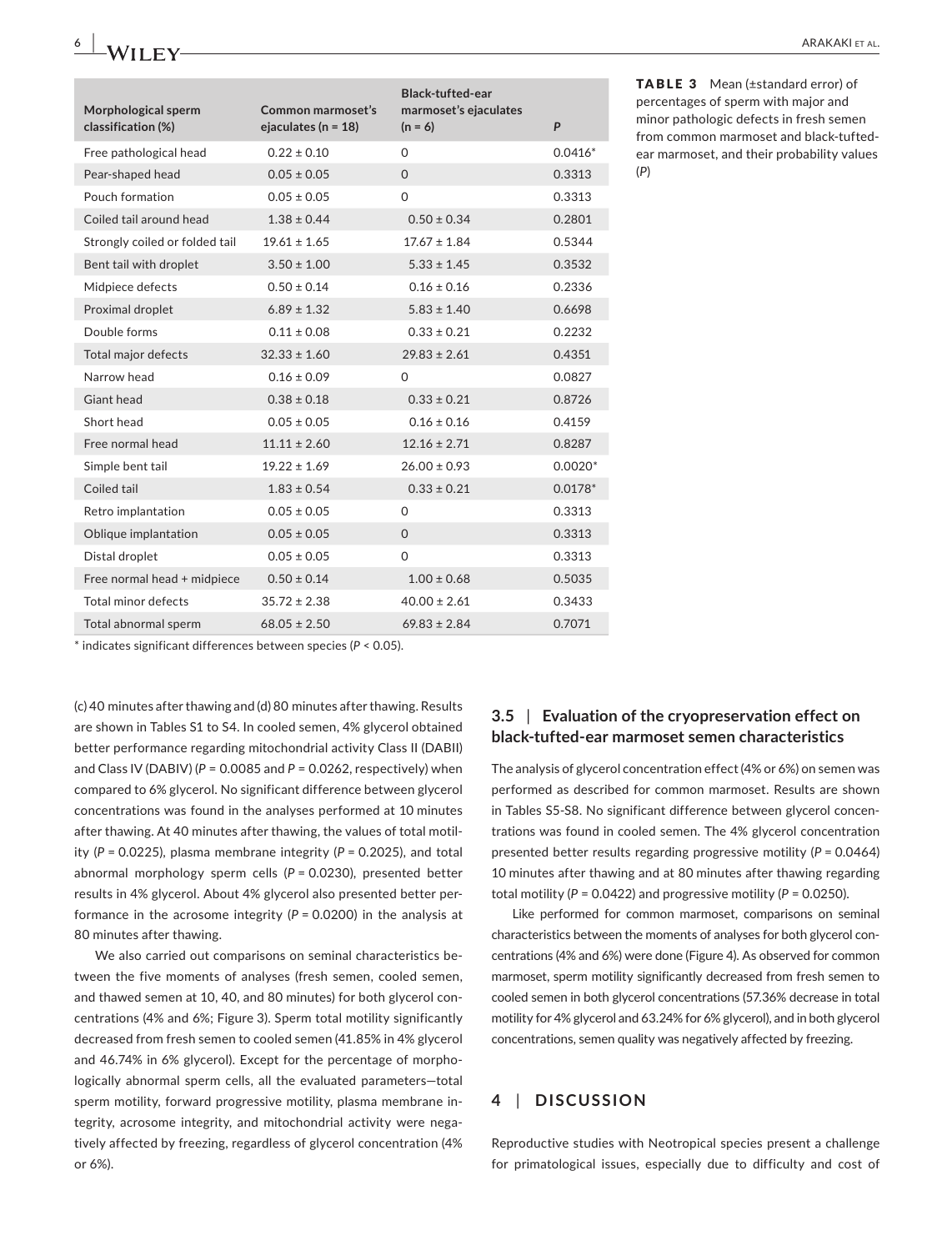

FIGURE 3 Sperm parameters of fresh, cooled, and thawed semen at 10, 40, and 80 min after thawing using 4% or 6% glycerol, in common marmoset samples. A, Total sperm motility, (B) progressive motility, (C) plasma membrane integrity, (D) acrosome integrity, (E) mitochondrial activity Class I, and (F) abnormal sperm morphology. Different uppercase letters indicate significant differences among groups within each parameter ( $P < 0.05$ ). A-C 4% glycerol, A'-C' 6% glycerol

keeping specimens in captivity. In this context, this was the first study describing the use of PVS for semen collection in black-tuftedear marmoset, as well as semen freezing of this species, besides the comparison of fresh semen from common marmoset and blacktufted-ear marmoset. The results discussed here were based on Neotropical primates' data.

Semen collection by PVS technique offers the advantages of not requiring sedation, causes little discomfort<sup>28</sup> and produces ejaculates of increased quality.<sup>28,29</sup> Success rate using PVS are reported in common marmoset, with values of 89.2% and 83.3%, <sup>28,30</sup> higher than those found in our study (69.23%). Subjects of both species were positively reinforced during semen collection period, while maintaining consistent conditions during procedures. There was no evidence of discomfort during handling, which, if present, would justify the lower success rate, especially for black-tufted-ear marmoset. It is known that significant differences among species with respect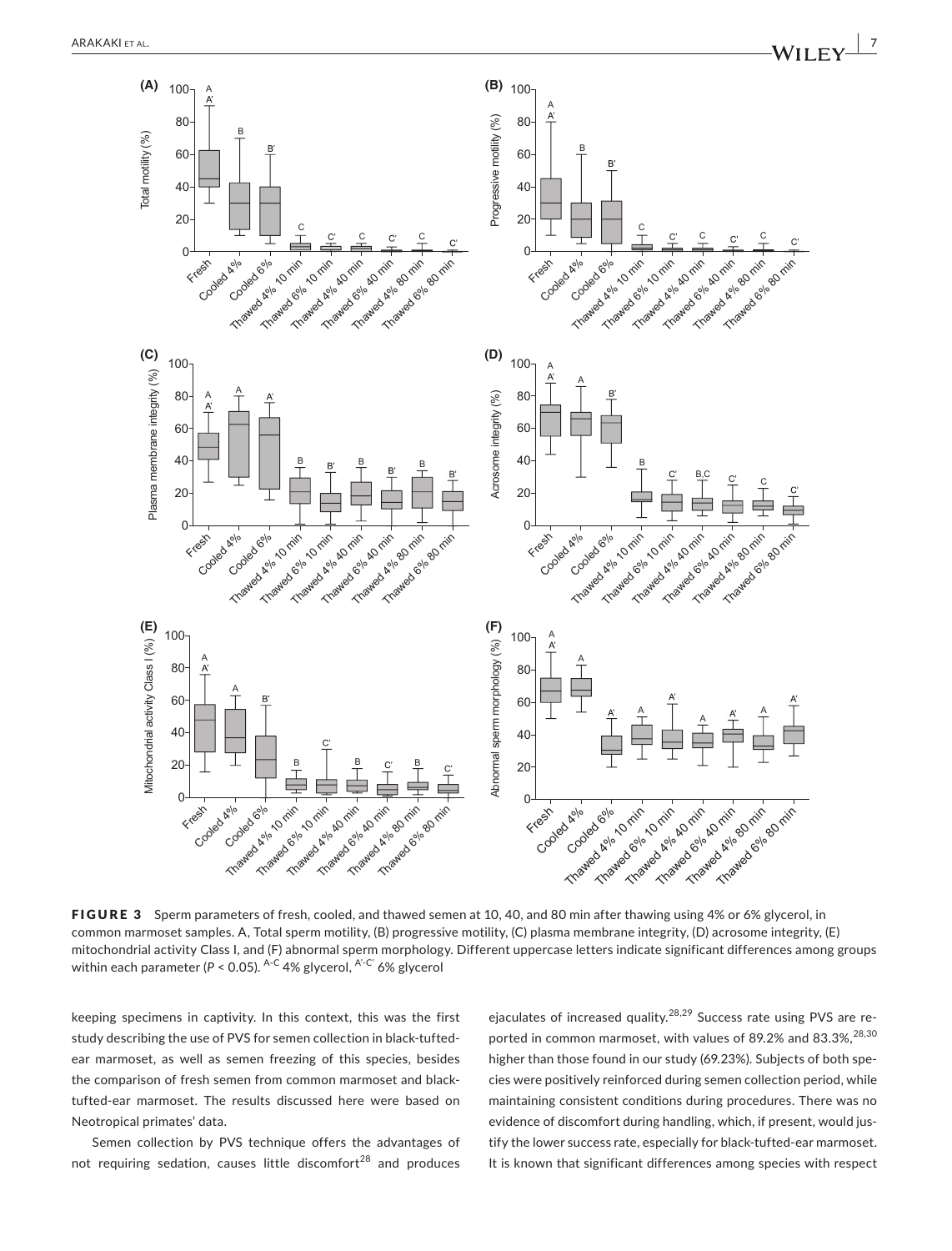

FIGURE 4 Sperm parameters of fresh, cooled, and thawed semen at 10, 40, and 80 min after thawing using 4% or 6% glycerol, in blacktufted-ear marmoset samples. A, Total sperm motility, (B) progressive motility, (C) plasma membrane integrity, (D) acrosome integrity, (E) mitochondrial activity Class I, and (F) abnormal sperm morphology. Different uppercase letters indicate significant differences among groups within each parameter ( $P < 0.05$ ). A-C 4% glycerol, A-C' 6% glycerol

to reproduction aspects occur, even within the same genus. $31$  One of these aspects may be the response to PVS stimuli, when different species of the same genus present different reactions, as also observed for lion tamarins, *Leontopithecus* [Paloma Rocha Arakaki, PRA unpublished data]. In addition to the differences between species, differences in animal conditioning, housing, management, and other variables, we do not control that affect the different populations could also influence the success of PVS.

One of the objectives of the work was the application of PVS technique for semen collection. The success rate for PVS was lower

than previously reported for common marmoset $^{28,30}$ , especially for black-tufted-ear marmoset, which led to results based in a small amount of ejaculates. Studying wild animals, even those in captivity, is challenging. The access to the subjects is limited compared to domestic animals, due to individuals' availability, daily management of the institutions housing these animals, in addition to the limitation of handling them, in order to minimize the stress caused by the procedures.

Testicular volume found for common marmoset differs significantly from that found for black-tufted-ear marmoset regarding the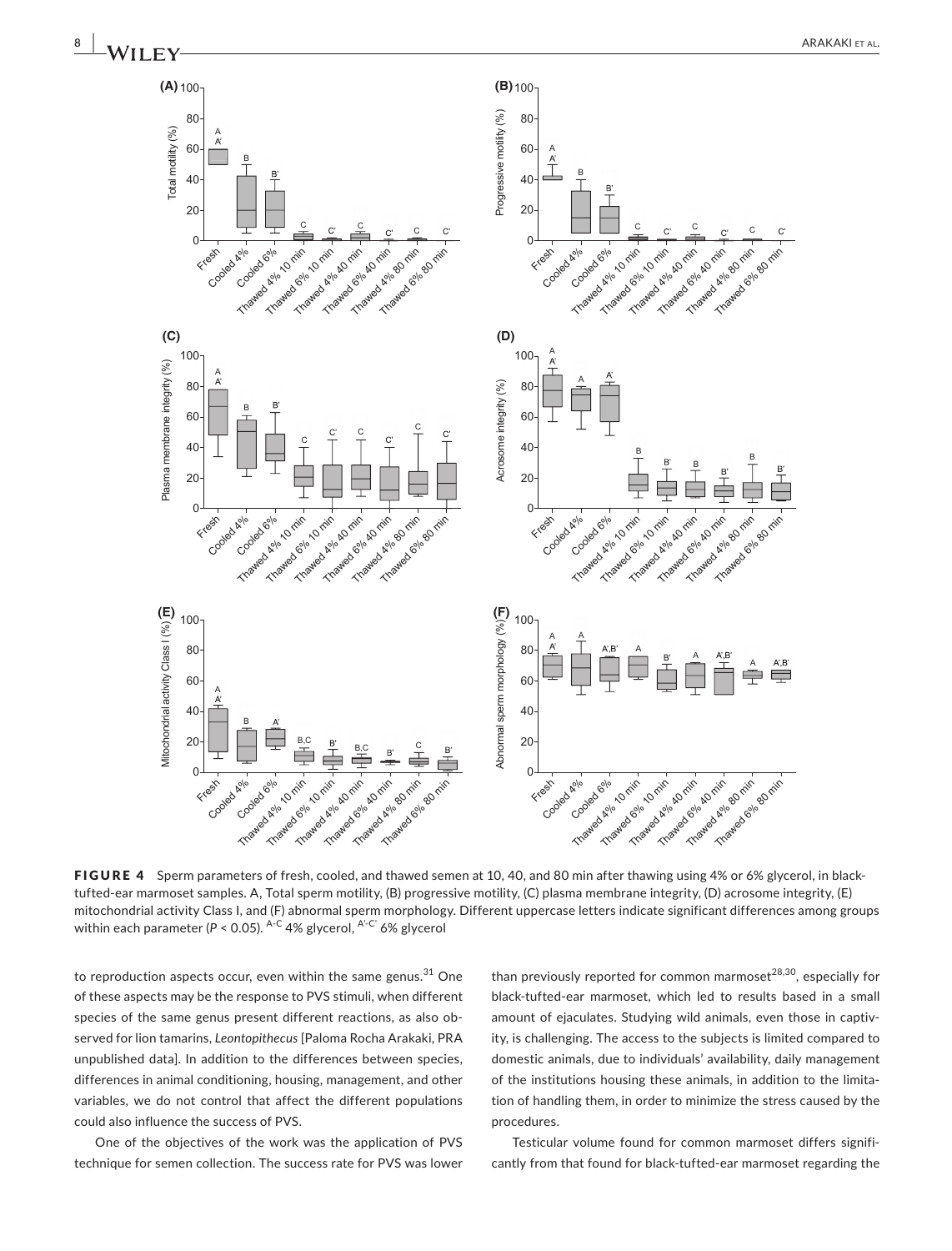right testicle. In a study with free-living common marmoset with a different methodology for calculating testicular volume, the mean right testicle volume described for breeding males was 750 mm $^{3,32}$ similar to the values found for the same species in the present study. However, common marmoset left testicles and both testes of blacktufted-ear marmoset presented higher values. Since testicular volume in adult common marmoset depends on the reproductive status of the male and its social position in the group,  $32$  these differences should not be expected; regardless of captivity or free-living animals, all animals studied were breeding males. There is no report on black-tufted-ear marmoset testicular volume. The small number of animals evaluated may have influenced the results; therefore, further measurements of testicular parameters from more males besides yearlong measurements should be taken to fully explain these variations.

In all seminal parameters evaluated, only the mean value of sperm with intact plasma membrane was significantly different between species. Regarding seminal volume, results were lower than that reported for common marmoset—mean of  $26.59 \mu L$ ,<sup>30</sup> and higher than the mean described in black-tufted-ear marmoset,  $7.02 \mu L^{33}$  In all cases, semen was collected by the same technique, while volume measurements were performed using different methods. In former studies, semen volume was obtained with positive aspiration or automatic pipettes. We measured seminal volume gravimetrically. Assuming that semen density is 1 g/mL, seminal volume measurement by weighing is a viable alternative, especially with viscous samples, where accurate pipetting is more difficult.<sup>34</sup>

In the present study, seminal volume obtained had an average of 15 μL, in both species. Even with dilution in TALP-HEPES, the final sample volume available was still small. Additional care when working with these features should be taken, from the careful selection of which protocols to use in semen analysis, to careful handling of the sample such as during pipetting and dilution in extenders.

Total motility presented lower mean values than those reported—82.07% and 81.2% for common marmoset and black-tuftedear marmoset, respectively.<sup>30,33</sup> In a third study with common marmoset, the mean value reported was  $59.6\%$ <sup>22</sup> which is closer to that described in our work. Many factors could affect total motility, such as nutritional factors, variable seminal composition mainly due to prostatic and seminal vesicles contribution and environmental conditions during semen handling.<sup>35-37</sup> It is also important to consider that in all cases total motility was evaluated after semen dilution—medium composition and dilution factor could affect sperm motility.

For sperm concentration, studies with common marmoset $^{22,30}$ reported values (1154.2  $\times$  10 $^{6}$  and 1062.59  $\times$  10 $^{6}$  sperm/mL) similar to those observed in the present study. Based on these results, it is possible to suggest that these values could be considered as the normal parameter for the species when semen is collected by PVS. For black-tufted-ear marmoset, the mean value found was higher than that described for the species, 29.53  $\times\ 10^6$  sperm/  $mL<sup>33</sup>$ 

The mean value of sperm with intact plasma membrane was lower than those described for common marmoset (74.6% and 84.7%) and for black-tufted-ear marmoset  $(84.7\%)$ <sup>22,30,33</sup> Regarding acrosome integrity, the mean value found for common marmoset was lower than previously reported (84.6%) and close to that reported for black-tufted-ear marmoset (78.9%).<sup>30,33</sup> Considering all factors affecting seminal parameters discussed so far, and the fact that these are wild species, it is reasonable to expect the differences found. However, in light of the relationship between total motility, plasma membrane integrity, and acrosome integrity observed in this study for both species, it might be expected that our results for these variables are reliable.

It is interesting to note that, when comparing results found for testicular volume in both species and, seminal volume and sperm concentration for black-tufted-ear marmoset with values reported in literature, our results present higher values for these three parameters. We studied captive animals, while the values reported were obtained from free-living<sup>32</sup> or recently captured wild animals.<sup>33</sup> One explanation is that the captive condition, by the fact of conditioning greater proximity between several males at the same time, may have influenced the greater values found by us.

The freezing strategy proposed here (cryopreservation of semen with TEST egg yolk extender, glycerol at 4% and 6%, and the present freezing protocol) was an attempt to improve the semen cryopreservation protocol, based on previous work with primates, human, and bovine sperm.<sup>15,38-41</sup> However, it was unable to preserve sperm quality. All variables—except sperm morphology, presented degradation of semen quality after refrigeration and addition of glycerol and/or thawing. When comparing glycerol concentrations, 4% presented better results.

Although it is known that during cryopreservation semen is subjected to steps that may potentially harm sperm, such as changes in temperature, osmotic stress due to exposure to cryoprotectants molar concentrations and formation/dissolution of ice crystals in the extracellular medium,  $42,43$  it is difficult to precisely determine which factors caused the decline in thawed sperm quality. One explanation could be the addition of glycerol after cooling performed in this study, based on the fact that glycerol, despite being widely used in NHP semen cryopreservation, has a toxic and harmful effect on sperm quality.<sup>42-44</sup> Another possibility is that, as initial sperm quality also influences the subsequent ability to withstand the stresses associated with freezing and thawing, $43$  the relatively low values presented in evaluations of fresh semen may have led to even lower values in thawed semen.

This study presents novel information in black-tufted-ear marmoset seminal traits and provides knowledge to base further studies for semen cryopreservation in *Callithrix* genus. Semen characteristics of other species from this genus, including those vulnerable and threatened with extinction, should be carefully evaluated for similarities and differences with the characteristics described here. Also, an efficient semen freezing protocol should be developed for these species.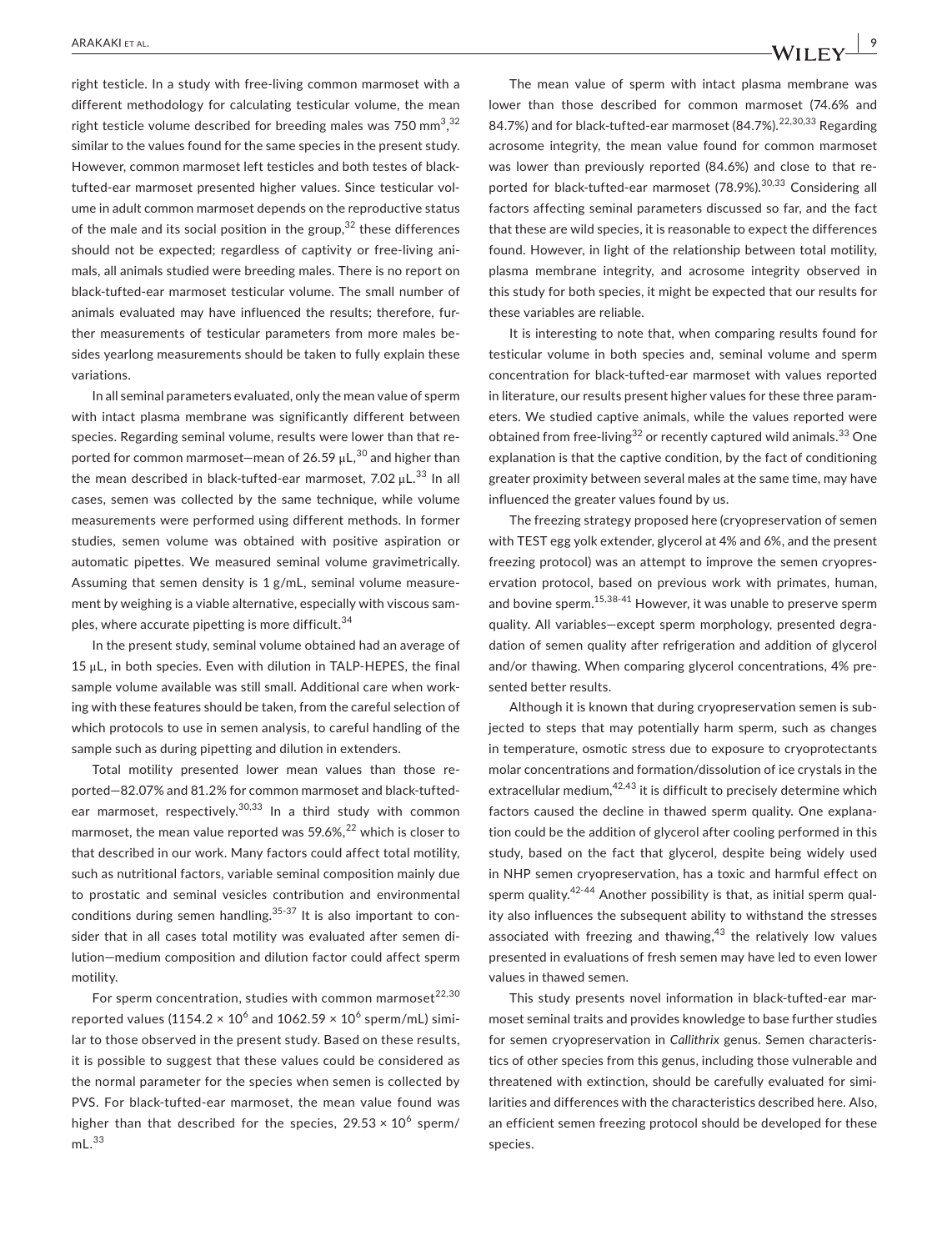# **ACKNOWLEDGMENTS**

We thank the Andrology Lab at the School of Veterinary Medicine and Animal Science, University of São Paulo (FMVZ-USP), Brazil, and the National Primate Center (CENP), Ministry of Health, Brazil, for their technical support. We also thank Mr. Joshua M. Lindsey for English proofreading the manuscript. This research was supported by Coordenação de Aperfeiçoamento de Pessoal de Nível Superior - Brasil (CAPES) - Finance Code 001.

#### **AUTHOR CONTRIBUTIONS**

Substantial contributions to conception and design: Paloma Rocha Arakaki, Marcílio Nichi, Frederico Ozanan Barros Monteiro, José Augusto Pereira Carneiro Muniz, Marcelo Alcindo de Barros Vaz Guimarães, Rodrigo del Rio do Valle. Substantial contributions to acquisition of data: Paloma Rocha Arakaki, Frederico Ozanan Barros Monteiro, José Augusto Pereira Carneiro Muniz. Substantial contributions to analysis and interpretation of data: Paloma Rocha Arakaki, Marcílio Nichi. Drafting the manuscript or revising it critically for important intellectual content: Paloma Rocha Arakaki, Marcílio Nichi, Frederico Ozanan Barros Monteiro, José Augusto Pereira Carneiro Muniz, Rodrigo del Rio do Valle. Given final approval of the version to be published: Paloma Rocha Arakaki, Marcílio Nichi, Frederico Ozanan Barros Monteiro, José Augusto Pereira Carneiro Muniz, Rodrigo del Rio do Valle. Agreed to be accountable for all aspects of the work in ensuring that questions related to the accuracy or integrity of any part of the work are appropriately investigated and resolved: Paloma Rocha Arakaki, Marcílio Nichi, Frederico Ozanan Barros Monteiro, José Augusto Pereira Carneiro Muniz, Rodrigo del Rio do Valle.

#### **ORCID**

*Paloma Rocha Arakaki* <http://orcid.org/0000-0002-7153-2421>

# **REFERENCES**

- 1. Myers N, Mittermeier RA, Mittermeier CG, da Fonseca GAB, Kent J. Biodiversity hotspots for conservation priorities. *Nature*. 2000;403(6772):853-858.
- 2. Estrada A. Primate conservation in South America: the human and ecological dimensions of the problem. In: Garber PA, Estrada A, Bicca-Marques JC, Heymann EW, Strier KB, eds. *South American Primates, Developments in Primatology: Progress and Prospects*. New York, NY: Springer New York; 2009:463‐505.
- 3. Mittermeier RA, Turner WR, Larsen FW, Brooks TM, Gascon C. Global biodiversity conservation: the critical role of hotspots. In: Zachos FE, Habel JC, eds. *Biodiversity Hotspots: Distribution and Protection of Conservation - Priority Areas*. Berlin, Heidelberg: Springer Berlin Heidelberg; 2011:3‐22.
- 4. Schwitzer C, Mittermeier RA, Rylands AB, et al. *Primates in Peril: The World's 25 Most Endangered Primates 2014-2016*. Vol 24. Arlington County, VA: Conservation International; 2009.
- 5. Gual-Sill F, Rendón-Franco E. Primates mexicanos en cautiverio. In: Dias PAD, Rangel-Negrín A, Canales-Espinosa D, eds. *La*

*Conservación de Los Primates En México*. Ciudad de México: Consejo Veracruzano de Investigación Científica y Desarrollo Tecnológico; 2011:59-77.

- 6. Holt WV, Abaigar T, Watson PF, Wildt DE. Genetic resource banks for species conservation. In: Holt WV, Pickard AR, Rodger JC, Wildt DE, eds. *Reproductive Science and Integrated Conservation*. New York: NY; 2001:267-280.
- 7. Morrell JM, Hodges JK. Germplasm cryopreservation of non-human primates. In: Watson PF, Holt WV, eds. *Cryobanking the Genetic Resource: Wildlife Conservation for the Future*. London: Taylor and Francis; 2001:407-426.
- 8. Denis LT, Poindexter AN, Ritter MB, Seager SWJ, Deter RL. Freeze preservation of squirrel monkey sperm for use in timed fertilization studies. *Fertil Steril*. 1976;27(6):723-729.
- 9. Yeoman RR, Ricker RB, Hossain AM, Abee CR. Cryopreservation of spermatozoa from squirrel monkeys (*Saimiri boliviensis*). *Am J Primatol*. 1997;42:157.
- 10. Oliveira KG, Leão DL, Almeida DVC, Santos RR, Domingues SFS. Seminal characteristics and cryopreservation of sperm from the squirrel monkey, *Saimiri collinsi*. *Theriogenology*. 2015;84(5):743-749.
- 11. Oliveira KG, Santos RR, Leão DL, et al. Cooling and freezing of sperm from captive, free-living and endangered squirrel monkey species. *Cryobiology*. 2016;72(3):283-289.
- 12. Oliveira KG, Miranda SA, Leão DL, Brito AB, Santos RR, Domingues SFS. Semen coagulum liquefaction, sperm activation and cryopreservation of capuchin monkey (*Cebus apella*) semen in coconut water solution (CWS) and TES-TRIS. *Anim Reprod Sci*. 2011;123(1-2):75-80.
- 13. Leão DL, Miranda SA, Brito AB, Lima JS, Santos RR, Domingues SFS. Efficacious long-term cooling and freezing of *Sapajus apella* semen in ACP-118®. *Anim Reprod Sci*. 2015;159:118-123.
- 14. Morrell JM, Nubbemeyer R, Heistermann M, et al. Artificial insemination in *Callithrix jacchus* using fresh or cryopreserved sperm. *Anim Reprod Sci*. 1998;52(2):165-174.
- 15. Valle R. Collection, analysis and cryopreservation of semen from a model species, the common marmoset (*Callithrix jacchus*) [dissertation]; 2007.
- 16. Sankai T, Tsuchiya H, Ogonuki N, Cho F, Yoshikawa Y. A trial of oocyte maturation and in vitro fertilization by frozen-thawed spermatozoa in the red- bellied tamarin (*Saguinus labiatus*). *J Mamm Ova Res*. 1997;14:205-208.
- 17. Carvalho FM. Evaluation of egg yolk-based and soy-lecithin-based extenders for the cryopreservation of semen from *Alouatta caraya* [thesis]: 2012.
- 18. Silva K, RIbeiro H, Valle R, Sousa J, Silva A, Barbosa E. Efeitos do trimetilaminoetano (TES) e ringer lactato em sêmen de macacosaranha mantidos em cativeiro (*Ateles paniscus* e *A. marginatus*). *Arq Bras Med Vet Zootecnia*. 2013;65:934-937.
- 19. Rylands AB, Mittermeier RA. The Diversity of the New World Primates (Platyrrhini): An Annotated Taxonomy. In: Garber PA, Estrada A, Bicca-Marques JC, Heymann EW, Strier KB, eds. *South American Primates - Comparative Perspectives in the Study of Behavior, Ecology and Conservation*. New York, NY: Springer New York; 2009:23-54.
- 20. Hsieh M-L, Huang S-T, Huang H-C, Chen Y, Hsu Y-C. The reliability of ultrasonographic measurements for testicular volume assessment: comparison of three common formulas with true testicular volume. *Asian J Androl*. 2009;11(2):261-265.
- 21. Arakaki PR, de Carvalho FM, de Castro PHG, Muniz JAPC, del Rio do Valle R. R do. Collection, evaluation, and coagulum dissolution of semen from Goeldi's Monkey, *Callimico goeldii*. *Folia Primatol*. 2017;88:334-343.
- 22. Kuederling I, Schneiders A, Sonksen J, Nayudu PL, Hodges JK. Non-invasive collection of ejaculates from the common marmoset (*Callithrix jacchus*) using penile vibrostimulation. *Am J Primatol*. 2000;52(3):149-154.